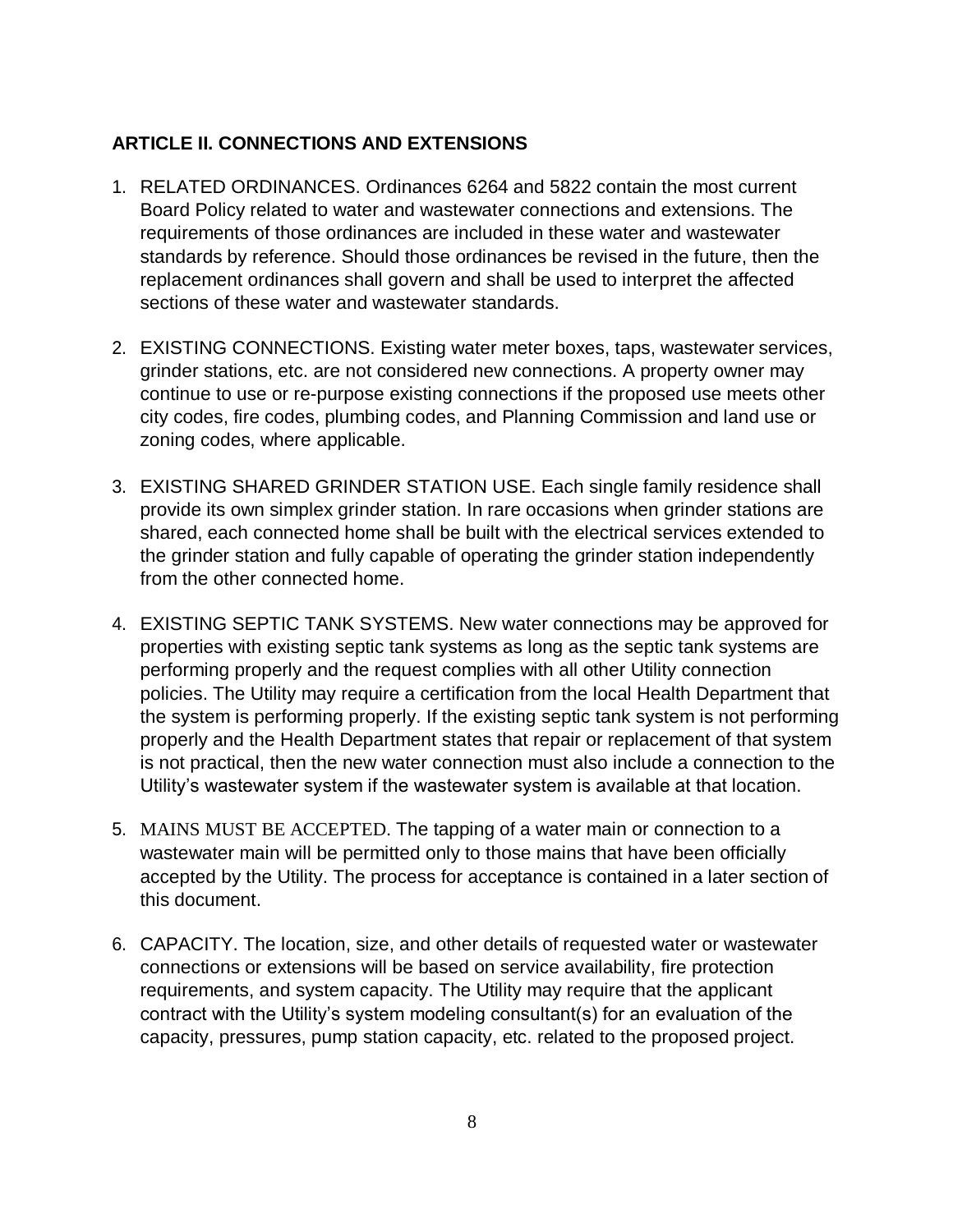- 7. MAIN ADJACENT TO PROPERTY. If a water or wastewater main is not adjacent to the property proposed for service, then if approved by the Utility and if in conformance with current City extension policy, the property owner (or developer) shall construct, at their expense, an extension of the water or wastewater main to a point adjacent to the property proposed for service. Said construction shall be in accordance with Utility construction standards.
- 8. CANNOT CROSS PROPERTY LINES. No service lines from one property may cross other adjacent properties even if in an easement. If property is expected to be split and sold, then service lines shall be designed and constructed with this in mind to mitigate potential future conflicts.
- 9. STREET FRONTAGE. Water and wastewater mains and fire hydrants for public ownership and maintenance shall be located along public streets and on public property or public rights of way. Water meters shall be located along city streets, in public rights of way. Water meters will be placed for a property only if there is a water or sewer main at that property. Service lines shall extend from the meter or tap onto the property of the user. Service lines may not be extended along or within the public right of way to reach the user's property line.
- 10. AUXILIARY BUILDINGS. Only one water meter or wastewater connection is permitted for single family residential lots. However, auxiliary buildings on the same lot may be connected to the water and wastewater lines that serve the main building or residence on a lot. Said auxiliary buildings include, but are limited to, a cottage, garage apartment, shop, garage, or pool building. This exception does not include two primary homes or construction of a duplex or multi-family building or buildings on property not zoned or otherwise established for that use. Multiple meters on one lot shall be approved only for lots approved for said use, see Approved Developments below.
- 11. APPROVED DEVELOPMENTS. Only one meter or wastewater connection is allowed for each lot of record except for projects approved for that use by the Utility. Approved projects may include duplex, multi-family residential, commercial, manufacture, storage, mobile home, or industrial developments or educational or governmental campuses, industrial parks, sports and recreation complexes. The above uses shall comply with fire protection, wastewater disposal, plumbing requirements, and with land use, zoning, Planning Commission, and Arkansas Department of Health approval where applicable. Where multiple connection developments are approved, they must comply with the development requirements stipulated in the Design Criteria Section of these standards and the requirements of the Hot Springs Planning Commission, where applicable.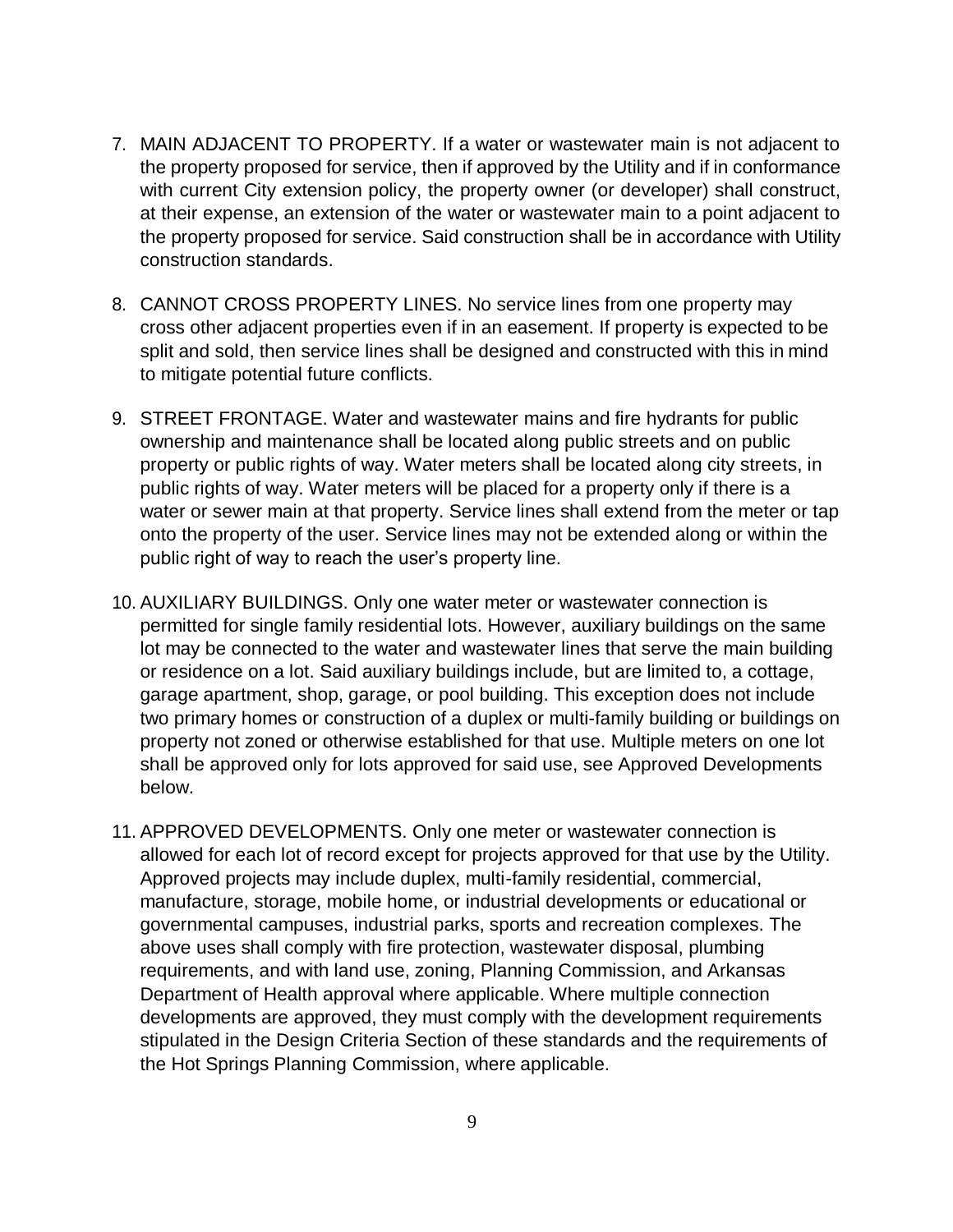- 12. MASTER METERS. Unless a master meter is approved by the Utility, each living unit of a duplex or larger multi-family structure or each commercial unit or space, or each building in a campus or development, even if leased or rented, shall have individual meters and wastewater services and taps.
- 13. LARGE METER CONNECTIONS. Taps larger than 2 inches shall be made by the developer. The City will inspect the installation. The Developer shall buy all materials for the tap. Meters shall be provided by the City based on the current price schedule.
- 14. TRANSMISSION MAINS. No individual services or main extensions may be connected to a water or wastewater transmission main. If an existing main or service is connected to a transmission main, no additional services or extensions may be added to the main or service and the size of that service may not be increased.
- 15. OTHER WATER AND WASTEWATER SYSTEMS. Water service in developments shall be solely served by the Hot Springs Water System. No splitting/sharing of service with other water system(s) in the same development will be permitted.

If customer(s) or developer(s) are not served by the Hot Springs Water System, but is served by or desires to be served by the Hot Springs Wastewater system, the customer shall obtain an agreement from the water system they are served by to provide water usage data to Hot Springs to use to calculate monthly wastewater fees. Said agreement shall be in a form acceptable to the Utility.

- 16. ROYAL WATER AGREEMENT. The City of Hot Springs is party to an Operations and Maintenance Agreement with the Royal Water Public Facilities Board. Nothing in these water and wastewater connection and extension policies shall supersede the terms of that agreement. The extension of water mains in the Royal Water District will be considered by the Utility only when requested in writing by the Royal Water District Board.
- 17. EXTENSIONS IN COUNTY OR STATE RIGHT OF WAY. If a water or wastewater extension is to be placed in a county or state right of way, the developer shall provide written permission from that agency for the extension including the City's perpetual ownership and maintenance.
- 18. EASEMENTS AND RIGHT OF WAY. All new water or wastewater extensions must be located in approved, recorded easements granted to the Utility. Standard easement forms are provided by the Utility.
- 19. FILL OVER UTILITIES. If a property owner causes or allows fill, pavement, concrete, a structure, or obstruction to be placed over a utility line or appurtenances without prior written permission from the Utility, that property Owner shall be responsible for